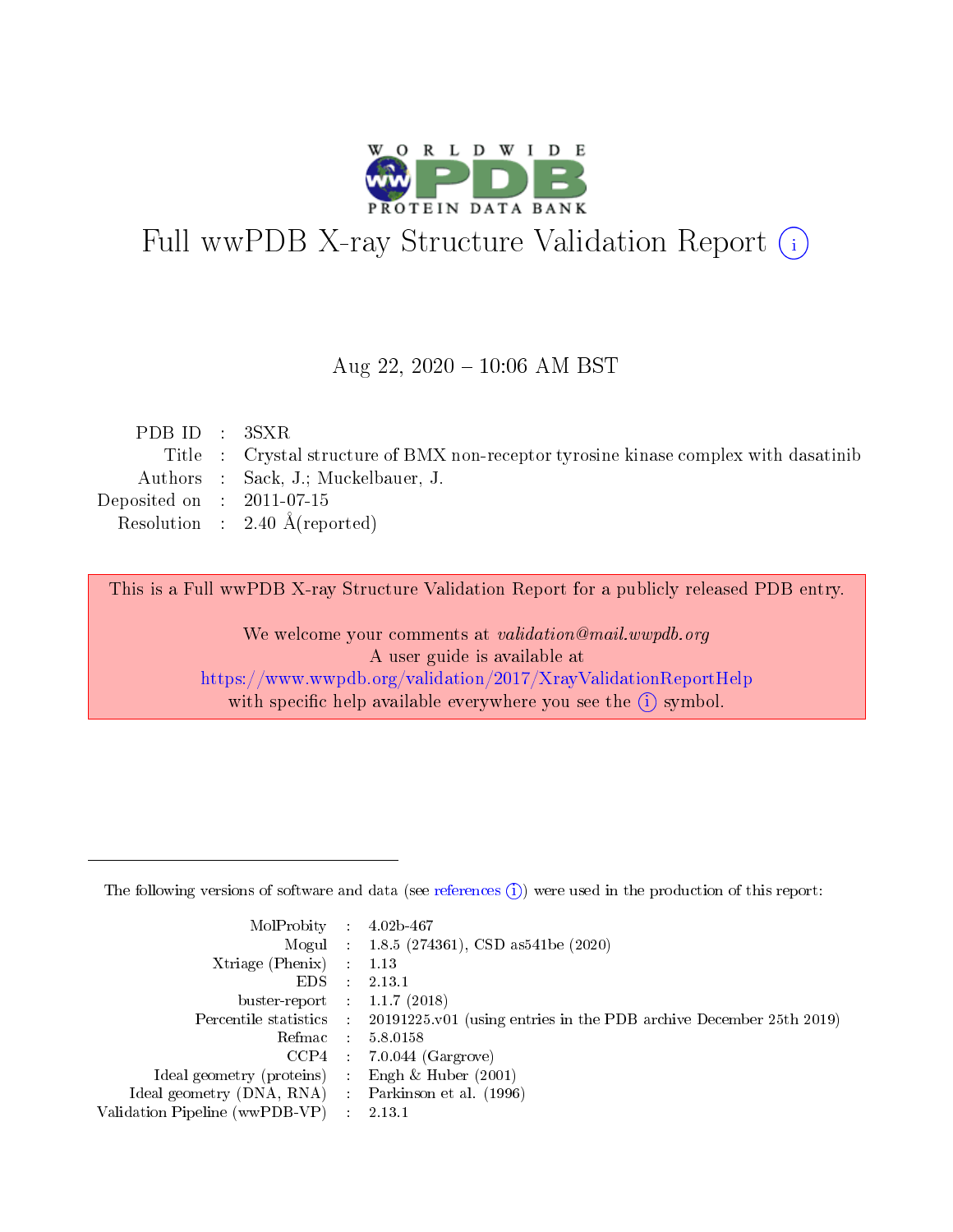# 1 [O](https://www.wwpdb.org/validation/2017/XrayValidationReportHelp#overall_quality)verall quality at a glance  $(i)$

The following experimental techniques were used to determine the structure: X-RAY DIFFRACTION

The reported resolution of this entry is 2.40 Å.

Percentile scores (ranging between 0-100) for global validation metrics of the entry are shown in the following graphic. The table shows the number of entries on which the scores are based.



| Metric                | Whole archive<br>$(\#\text{Entries})$ | Similar resolution<br>$(\#\text{Entries},\,\text{resolution}\,\,\text{range}(\textup{\AA}))$ |
|-----------------------|---------------------------------------|----------------------------------------------------------------------------------------------|
| $R_{free}$            | 130704                                | $3907(2.40-2.40)$                                                                            |
| Clashscore            | 141614                                | $4398(2.40-2.40)$                                                                            |
| Ramachandran outliers | 138981                                | $4318(2.40-2.40)$                                                                            |
| Sidechain outliers    | 138945                                | $4319(2.40-2.40)$                                                                            |
| RSRZ outliers         | 127900                                | $3811(2.40-2.40)$                                                                            |

The table below summarises the geometric issues observed across the polymeric chains and their fit to the electron density. The red, orange, yellow and green segments on the lower bar indicate the fraction of residues that contain outliers for  $>=3, 2, 1$  and 0 types of geometric quality criteria respectively. A grey segment represents the fraction of residues that are not modelled. The numeric value for each fraction is indicated below the corresponding segment, with a dot representing fractions  $\epsilon=5\%$  The upper red bar (where present) indicates the fraction of residues that have poor fit to the electron density. The numeric value is given above the bar.

| Mol | Chain | $\perp$ Length | Quality of chain |     |  |  |  |  |
|-----|-------|----------------|------------------|-----|--|--|--|--|
|     |       | 268            | $\%$<br>87%      | 10% |  |  |  |  |
|     |       | 268            | 2%<br>87%        | 9%  |  |  |  |  |

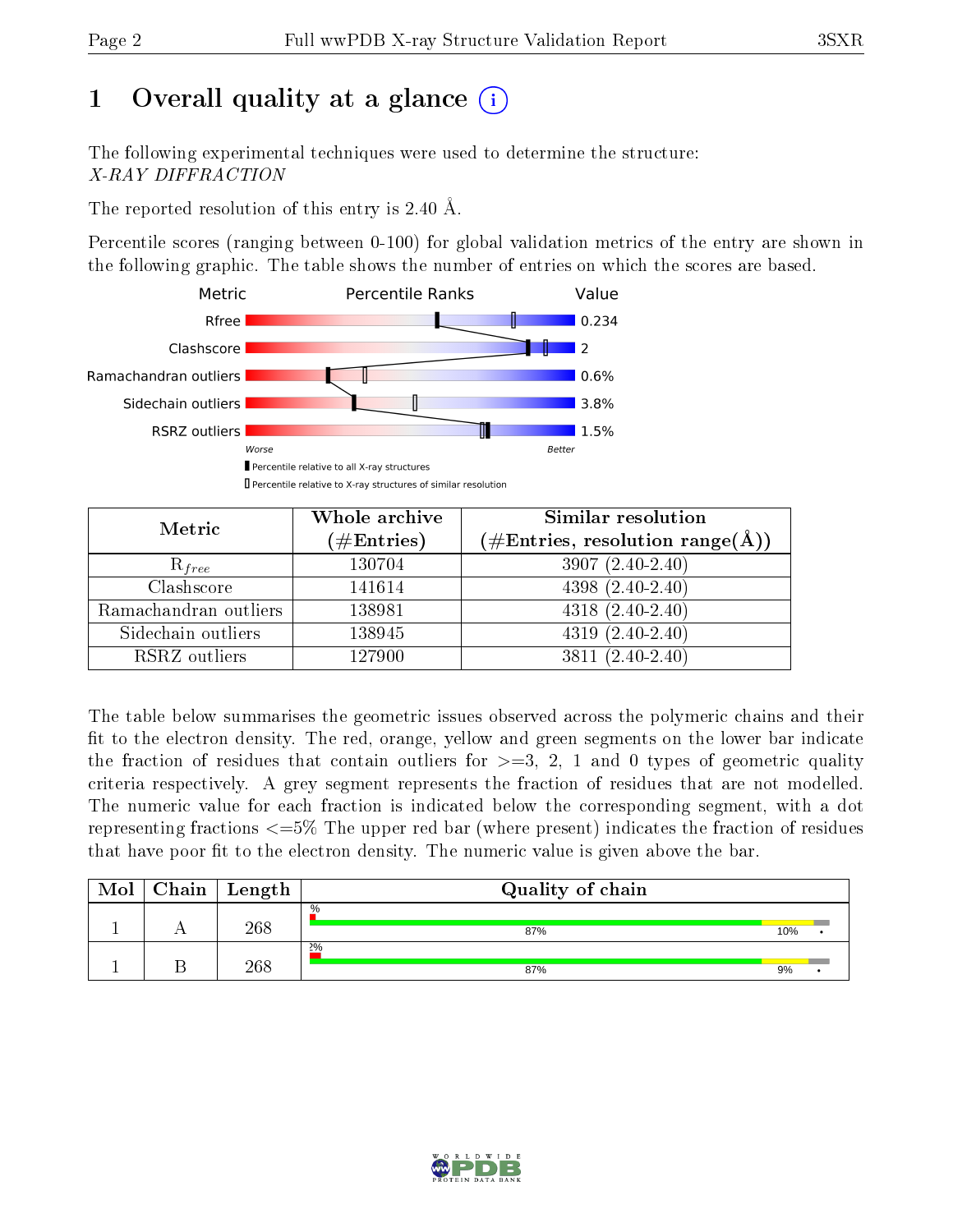# 2 Entry composition  $\binom{1}{1}$

There are 4 unique types of molecules in this entry. The entry contains 4535 atoms, of which 0 are hydrogens and 0 are deuteriums.

In the tables below, the ZeroOcc column contains the number of atoms modelled with zero occupancy, the AltConf column contains the number of residues with at least one atom in alternate conformation and the Trace column contains the number of residues modelled with at most 2 atoms.

| Mol | Chain Residues | Atoms            |                 |           |  | $\rm ZeroOcc \mid AltConf \mid Trace$ |  |  |
|-----|----------------|------------------|-----------------|-----------|--|---------------------------------------|--|--|
|     | 260            | Total            |                 | $C \tN$ O |  |                                       |  |  |
|     |                | 2126             | 1374 347 387 18 |           |  |                                       |  |  |
|     | 258            | $\mathrm{Total}$ |                 | $C \tN$ O |  |                                       |  |  |
|     |                | 2116             | 1369 345 384 18 |           |  |                                       |  |  |

• Molecule 1 is a protein called Cytoplasmic tyrosine-protein kinase BMX.

| Chain | Residue | Modelled   | Actual     | Comment               | Reference         |
|-------|---------|------------|------------|-----------------------|-------------------|
| А     | 408     | <b>GLY</b> |            | <b>EXPRESSION TAG</b> | <b>UNP P51813</b> |
| A     | 409     | <b>HIS</b> |            | <b>EXPRESSION TAG</b> | <b>UNP P51813</b> |
| А     | 410     | <b>MET</b> |            | <b>EXPRESSION TAG</b> | <b>UNP P51813</b> |
| А     | 432     | <b>LYS</b> | <b>GLN</b> | ENGINEERED MUTATION   | <b>UNP P51813</b> |
| А     | 611     | <b>MET</b> | <b>GLN</b> | ENGINEERED MUTATION   | <b>UNP P51813</b> |
| А     | 617     | <b>THR</b> | <b>ASP</b> | ENGINEERED MUTATION   | <b>UNP P51813</b> |
| А     | 620     | <b>GLU</b> | <b>GLN</b> | ENGINEERED MUTATION   | <b>UNP P51813</b> |
| Β     | 408     | <b>GLY</b> |            | <b>EXPRESSION TAG</b> | <b>UNP P51813</b> |
| B     | 409     | <b>HIS</b> |            | <b>EXPRESSION TAG</b> | <b>UNP P51813</b> |
| B     | 410     | <b>MET</b> |            | <b>EXPRESSION TAG</b> | <b>UNP P51813</b> |
| B     | 432     | <b>LYS</b> | <b>GLN</b> | ENGINEERED MUTATION   | <b>UNP P51813</b> |
| B     | 611     | <b>MET</b> | <b>GLN</b> | ENGINEERED MUTATION   | <b>UNP P51813</b> |
| Β     | 617     | <b>THR</b> | <b>ASP</b> | ENGINEERED MUTATION   | <b>UNP P51813</b> |
| B     | 620     | GLU        | <b>GLN</b> | ENGINEERED MUTATION   | <b>UNP P51813</b> |

There are 14 discrepancies between the modelled and reference sequences:

 Molecule 2 is N-(2-CHLORO-6-METHYLPHENYL)-2-({6-[4-(2-HYDROXYETHYL)PIPE RAZIN-1-YL]-2-METHYLPYRIMIDIN-4-YL}AMINO)-1,3-THIAZOLE-5-CARBOXAMID E (three-letter code: 1N1) (formula:  $C_{22}H_{26}C1N_7O_2S$ ).

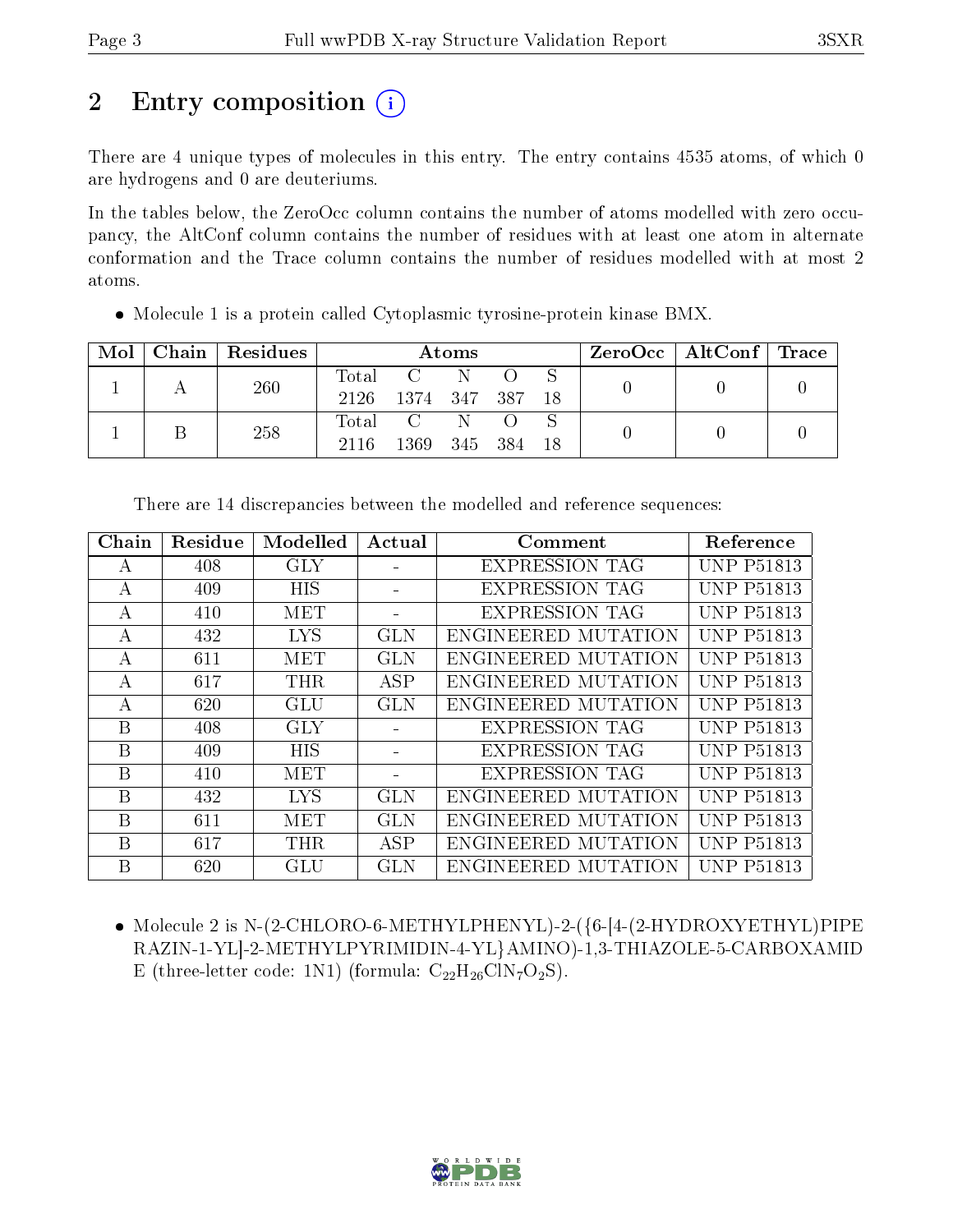

| Mol |  | Chain Residues | Atoms            |  |          |  |  | $\rm ZeroOcc \mid AltConf \mid$ |  |
|-----|--|----------------|------------------|--|----------|--|--|---------------------------------|--|
|     |  |                | Total C Cl N O S |  |          |  |  |                                 |  |
|     |  |                | 33 22 1 7 2 1    |  |          |  |  |                                 |  |
|     |  |                | Total C Cl N O S |  |          |  |  |                                 |  |
|     |  |                | 33               |  | 22 1 7 2 |  |  |                                 |  |

 $\bullet$  Molecule 3 is SULFATE ION (three-letter code: SO4) (formula:  $\mathrm{O}_4\mathrm{S}) .$ 



|  | Mol   Chain   Residues | Atoms     | $ZeroOcc$   AltConf |
|--|------------------------|-----------|---------------------|
|  |                        | Total O   |                     |
|  |                        | Total O S |                     |

 $Continued on next page...$ 

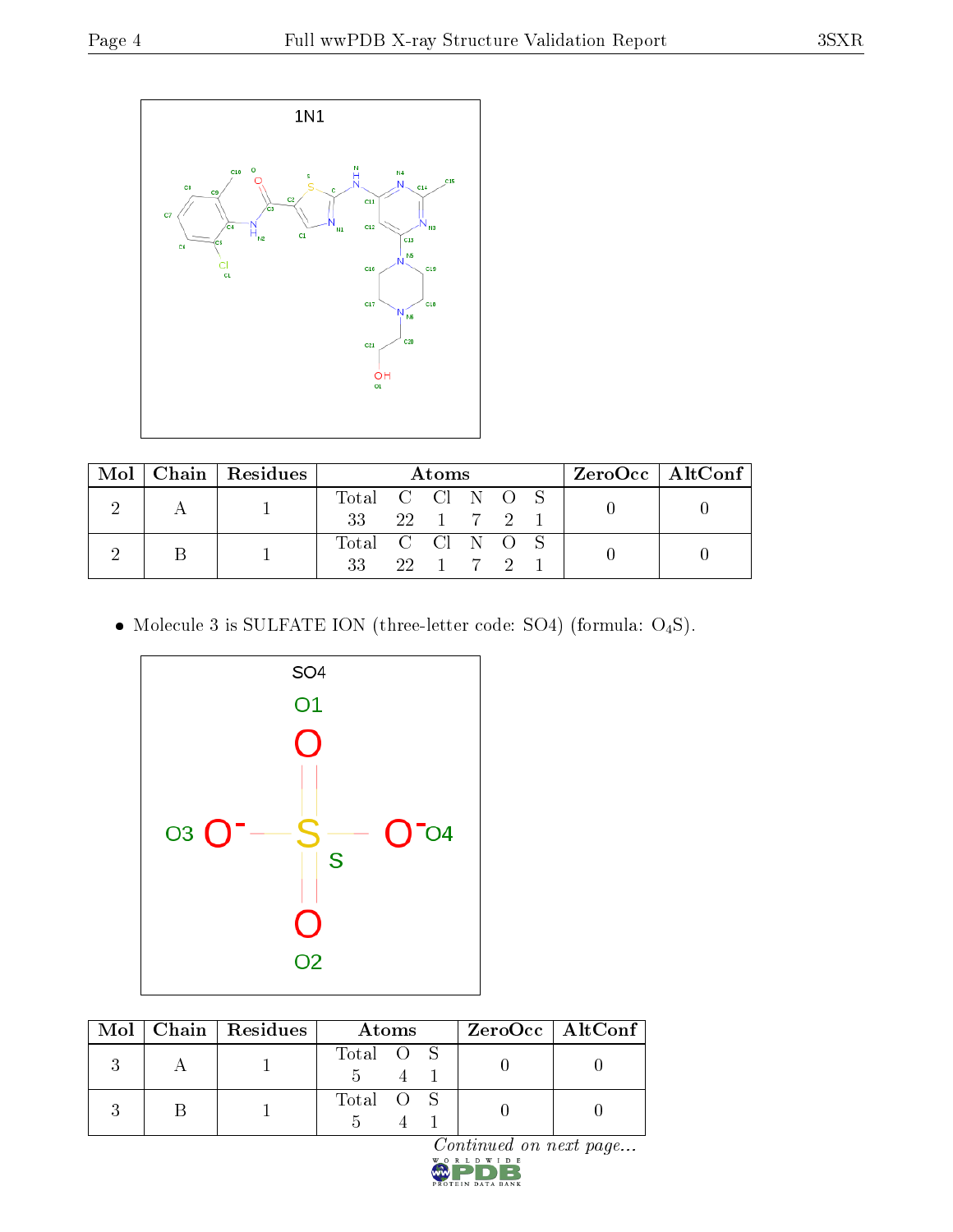Continued from previous page...

|  | $\text{Mol}$   Chain   Residues | Atoms |  |  | ZeroOcc   AltConf |
|--|---------------------------------|-------|--|--|-------------------|
|  |                                 | Total |  |  |                   |

Molecule 4 is water.

|  | Mol   Chain   Residues | Atoms                  | $ZeroOcc \   \ AltConf \  $ |
|--|------------------------|------------------------|-----------------------------|
|  | 110                    | Total O<br>110<br>110  |                             |
|  | 102                    | Total O<br>102.<br>102 |                             |

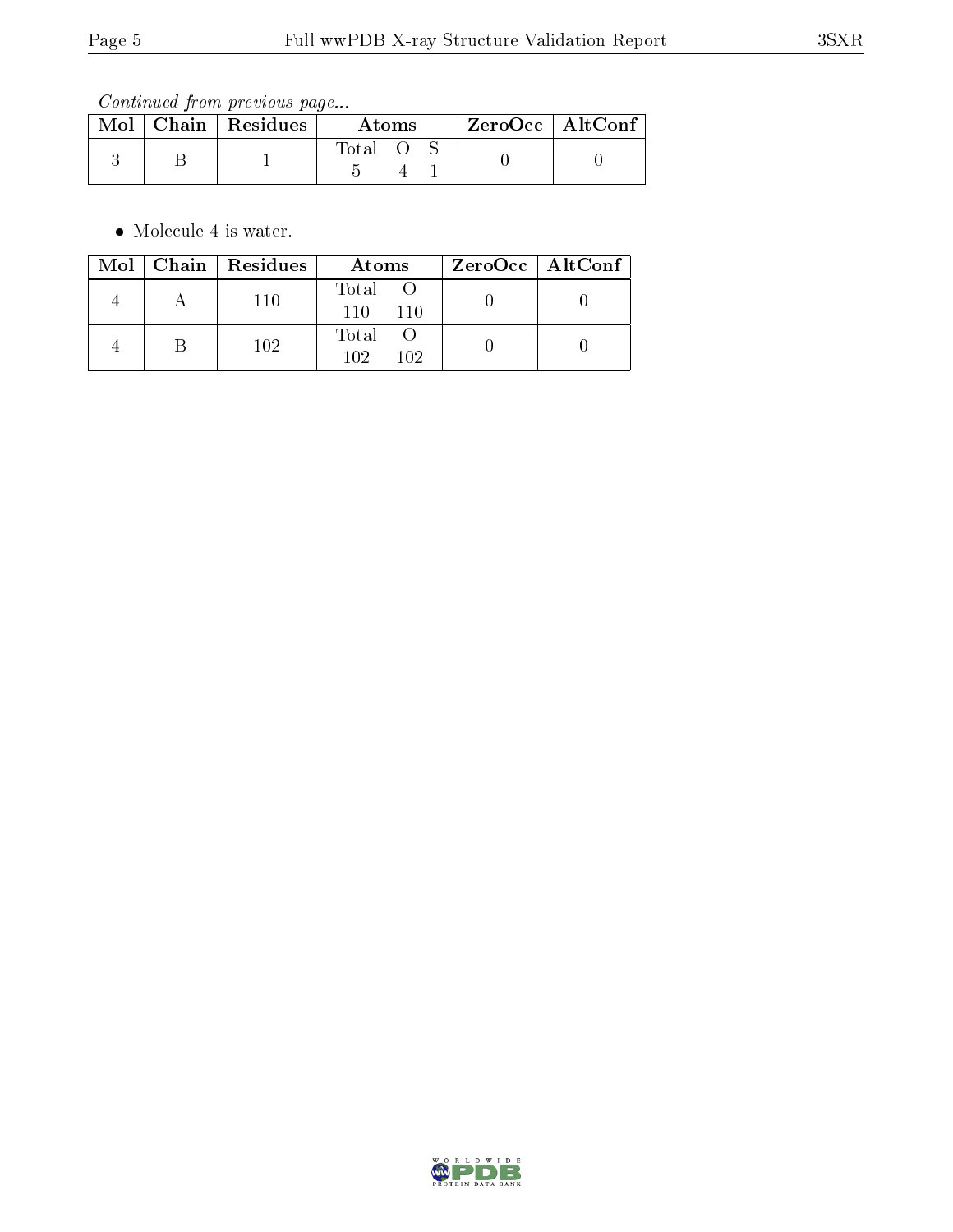# 3 Residue-property plots  $\binom{1}{1}$

These plots are drawn for all protein, RNA, DNA and oligosaccharide chains in the entry. The first graphic for a chain summarises the proportions of the various outlier classes displayed in the second graphic. The second graphic shows the sequence view annotated by issues in geometry and electron density. Residues are color-coded according to the number of geometric quality criteria for which they contain at least one outlier: green  $= 0$ , yellow  $= 1$ , orange  $= 2$  and red  $= 3$  or more. A red dot above a residue indicates a poor fit to the electron density ( $\text{RSRZ} > 2$ ). Stretches of 2 or more consecutive residues without any outlier are shown as a green connector. Residues present in the sample, but not in the model, are shown in grey.



• Molecule 1: Cytoplasmic tyrosine-protein kinase BMX

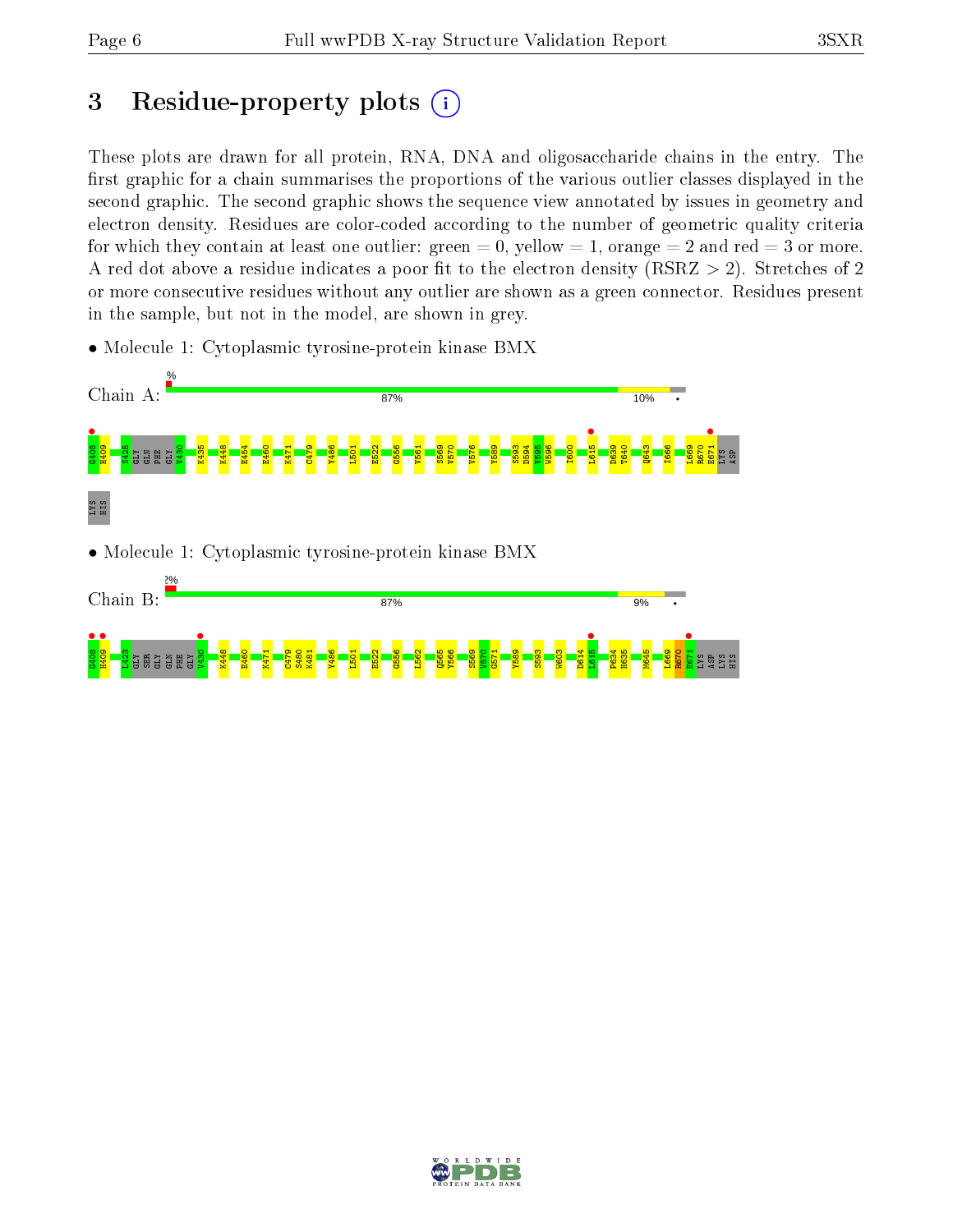# 4 Data and refinement statistics  $(i)$

| Property                                                         | Value                                            | Source     |
|------------------------------------------------------------------|--------------------------------------------------|------------|
| Space group                                                      | P 21 21 21                                       | Depositor  |
| Cell constants                                                   | $58.68\AA$ 67.13Å 169.29Å                        | Depositor  |
| a, b, c, $\alpha$ , $\beta$ , $\gamma$                           | $90.00^{\circ}$ $90.00^{\circ}$<br>$90.00^\circ$ |            |
| Resolution $(A)$                                                 | $-2.40$<br>48.22                                 | Depositor  |
|                                                                  | $43.20 = 2.40$                                   | <b>EDS</b> |
| $\%$ Data completeness                                           | $99.6(48.22-2.40)$                               | Depositor  |
| (in resolution range)                                            | 99.7 (43.20-2.40)                                | <b>EDS</b> |
| $R_{merge}$                                                      | 0.11                                             | Depositor  |
| $\mathrm{R}_{sym}$                                               | (Not available)                                  | Depositor  |
| $\langle I/\sigma(I) \rangle^{-1}$                               | $\sqrt{2.46 \text{ (at } 2.39 \text{\AA})}$      | Xtriage    |
| Refinement program                                               | <b>BUSTER 2.11.1</b>                             | Depositor  |
|                                                                  | 0.187, 0.231                                     | Depositor  |
| $R, R_{free}$                                                    | 0.188,<br>0.234                                  | DCC        |
| $R_{free}$ test set                                              | 1348 reflections $(5.02\%)$                      | wwPDB-VP   |
| Wilson B-factor $(A^2)$                                          | 27.6                                             | Xtriage    |
| Anisotropy                                                       | 0.391                                            | Xtriage    |
| Bulk solvent $k_{sol}(\text{e}/\text{A}^3), B_{sol}(\text{A}^2)$ | $0.36$ , 53.1                                    | <b>EDS</b> |
| L-test for $\mathrm{twinning}^2$                                 | $< L >$ = 0.48, $< L2 >$ = 0.31                  | Xtriage    |
| Estimated twinning fraction                                      | No twinning to report.                           | Xtriage    |
| $\overline{F_o}, \overline{F_c}$ correlation                     | 0.94                                             | <b>EDS</b> |
| Total number of atoms                                            | 4535                                             | wwPDB-VP   |
| Average B, all atoms $(A^2)$                                     | 31.0                                             | wwPDB-VP   |

Xtriage's analysis on translational NCS is as follows: The largest off-origin peak in the Patterson function is  $5.63\%$  of the height of the origin peak. No significant pseudotranslation is detected.

<sup>&</sup>lt;sup>2</sup>Theoretical values of  $\langle |L| \rangle$ ,  $\langle L^2 \rangle$  for acentric reflections are 0.5, 0.333 respectively for untwinned datasets, and 0.375, 0.2 for perfectly twinned datasets.



<span id="page-6-1"></span><span id="page-6-0"></span><sup>1</sup> Intensities estimated from amplitudes.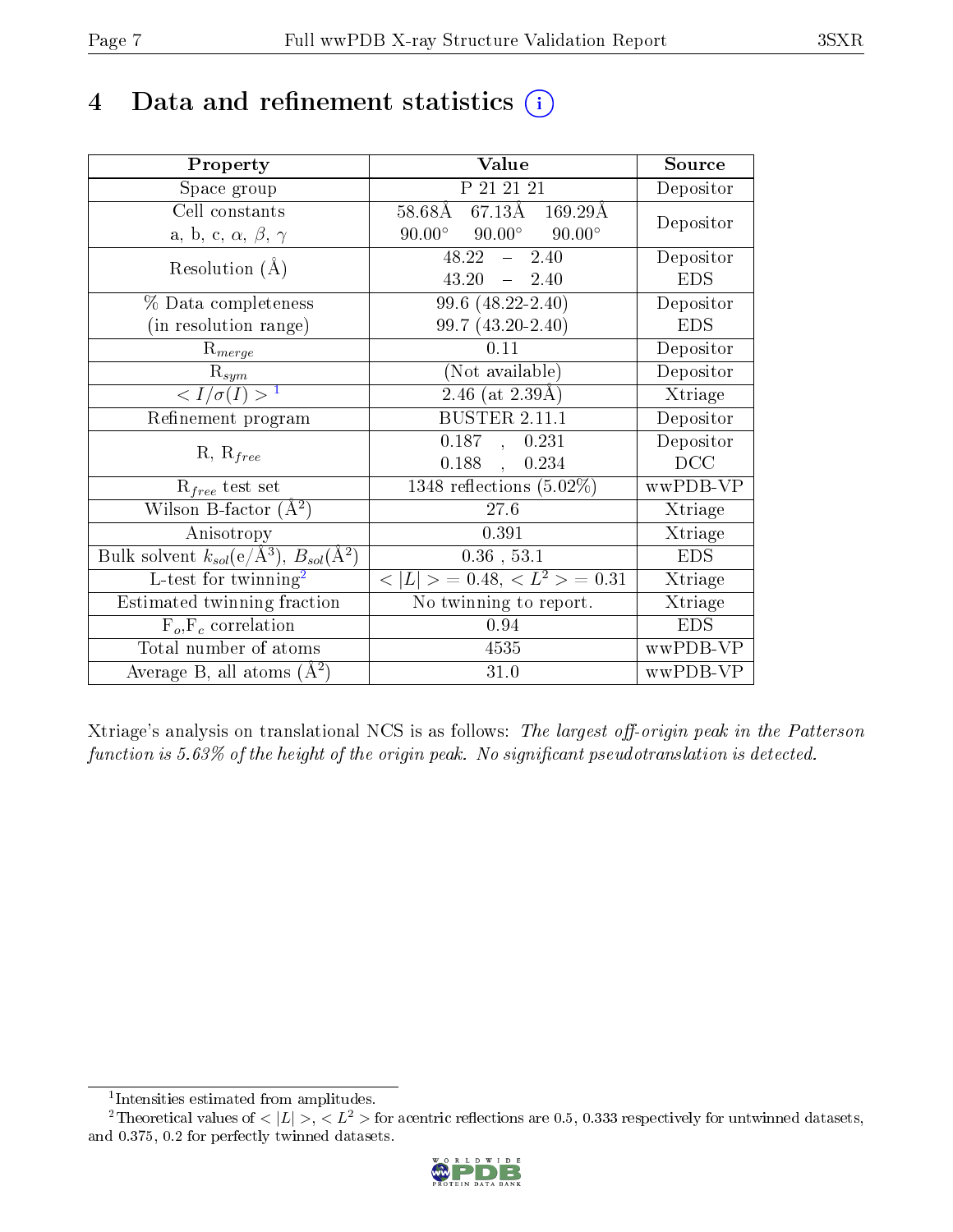# 5 Model quality  $(i)$

# 5.1 Standard geometry  $(i)$

Bond lengths and bond angles in the following residue types are not validated in this section: SO4, 1N1

The Z score for a bond length (or angle) is the number of standard deviations the observed value is removed from the expected value. A bond length (or angle) with  $|Z| > 5$  is considered an outlier worth inspection. RMSZ is the root-mean-square of all Z scores of the bond lengths (or angles).

| Mol | Chain |             | Bond lengths | Bond angles |                    |  |
|-----|-------|-------------|--------------|-------------|--------------------|--|
|     |       | <b>RMSZ</b> | $\# Z  > 5$  | RMSZ        | $\# Z  > 5$        |  |
|     |       | 0.53        | 0/2181       | 0.70        | $1/2941$ $(0.0\%)$ |  |
|     | B     | 0.51        | 0/2171       | 0.72        | $2/2928$ $(0.1\%)$ |  |
| AĦ  | Аll   | 0.52        | 0/4352       | 0.71        | $3/5869$ $(0.1\%)$ |  |

There are no bond length outliers.

All (3) bond angle outliers are listed below:

| Mol | $\mid$ Chain |     |      | $\mid$ Res $\mid$ Type $\mid$ Atoms |         | $\bullet$ Observed $(^\circ)$   Ideal $(^\circ)$ |        |
|-----|--------------|-----|------|-------------------------------------|---------|--------------------------------------------------|--------|
|     |              | 593 | SER. | I C-N-CA I                          | 6.60    | 138.19                                           | 121.70 |
|     |              | 593 | SER. | $\vert$ C-N-CA $\vert$ 6.32         |         | -137.50                                          | 121.70 |
|     |              | 669 | LEH  | C-N-CA                              | $+5.03$ | 134.28                                           | 191 ZG |

There are no chirality outliers.

There are no planarity outliers.

### 5.2 Too-close contacts  $(i)$

In the following table, the Non-H and H(model) columns list the number of non-hydrogen atoms and hydrogen atoms in the chain respectively. The H(added) column lists the number of hydrogen atoms added and optimized by MolProbity. The Clashes column lists the number of clashes within the asymmetric unit, whereas Symm-Clashes lists symmetry related clashes.

|  |      |      | Mol   Chain   Non-H   H(model)   H(added)   Clashes   Symm-Clashes |
|--|------|------|--------------------------------------------------------------------|
|  | 2126 | 2098 |                                                                    |
|  | 2116 | 2090 |                                                                    |
|  | 33   | 26   |                                                                    |
|  | 33   | 26   |                                                                    |
|  |      |      |                                                                    |
|  |      |      |                                                                    |

Continued on next page...

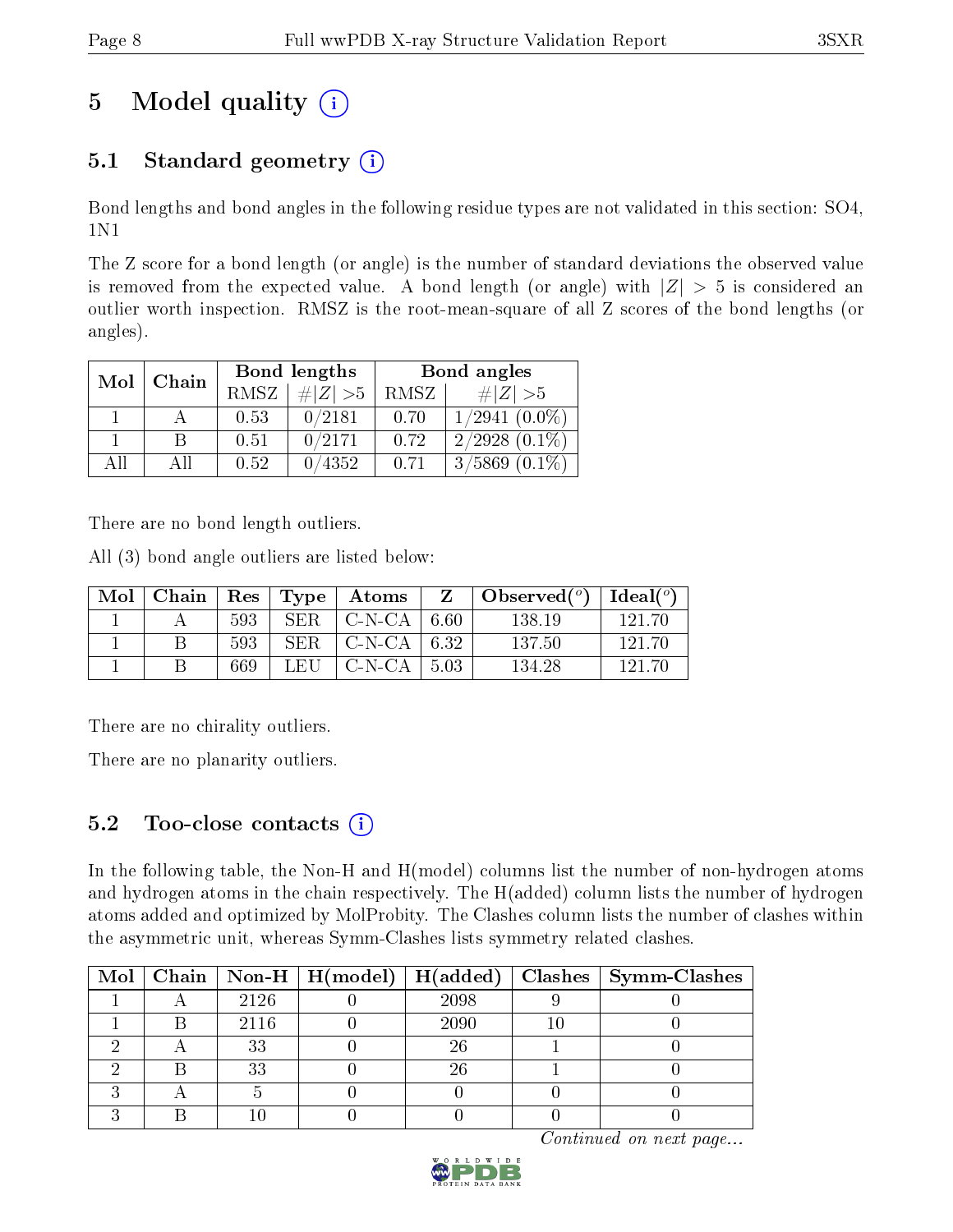The all-atom clashscore is defined as the number of clashes found per 1000 atoms (including hydrogen atoms). The all-atom clashscore for this structure is 2.

All (19) close contacts within the same asymmetric unit are listed below, sorted by their clash magnitude.

|                     |                     | Interatomic         | Clash                                                                                                                                                   |
|---------------------|---------------------|---------------------|---------------------------------------------------------------------------------------------------------------------------------------------------------|
| Atom-1              | Atom-2              | $(\AA)$<br>distance | overlap $(\AA)$<br>0.77<br>0.67<br>0.63<br>0.55<br>0.55<br>0.55<br>0.51<br>0.50<br>0.48<br>0.47<br>0.47<br>0.46<br>0.44<br>0.43<br>0.42<br>0.42<br>0.42 |
| 1: B: 603: TRP: HD1 | 1:B:645:MET:HE3     | 1.49                |                                                                                                                                                         |
| 1: B:603:TRP:CD1    | 1: B:645: MET:HE3   | 2.30                |                                                                                                                                                         |
| 2: B: 2:1 N 1: N 4  | 2: B: 2:1 N 1: S    | 2.71                |                                                                                                                                                         |
| 1: A:435:LYS:NZ     | 4:A:55:HOH:O        | 2.39                |                                                                                                                                                         |
| 1: A:479: CYS:HB2   | 1: A:486: TYR: HB2  | 1.89                |                                                                                                                                                         |
| 1:B:479:CYS:HB2     | 1:B:486:TYR:HB2     | 1.88                |                                                                                                                                                         |
| 2: A: 1:1 N1: S     | 2:A:1:1N1:N4        | 2.83                |                                                                                                                                                         |
| 1: A:666: ILE: HG22 | 1: A:671: GLU:C     | 2.31                |                                                                                                                                                         |
| 1: B: 565: GLN: HG2 | 1:B:566:TYR:N       | 2.27                |                                                                                                                                                         |
| 1: A:570: VAL:HG21  | 1:B:480:SER:HB2     | 1.97                |                                                                                                                                                         |
| 1:B:634:PRO:HD3     | 1: B:645: MET:HE1   | 1.95                |                                                                                                                                                         |
| 1: A:460: GLU: HG2  | 1: A: 556: GLY: HA2 | 1.96                |                                                                                                                                                         |
| 1: A:596:TRP:O      | 1: A:600: ILE: HD12 | 2.17                |                                                                                                                                                         |
| 1:B:471:LYS:HG3     | 1:B:522:GLU:HB3     | 2.01                |                                                                                                                                                         |
| 1:A:454:GLU:CB      | 1: B:571: GLY:HA2   | 2.49                |                                                                                                                                                         |
| 1:B:569:SER:HA      | 1: B: 589: TYR: CE2 | 2.54                |                                                                                                                                                         |
| 1: B:460: GLU: HG2  | 1:B:556:GLY:HA2     | 2.00                |                                                                                                                                                         |
| 1: A:471: LYS: HG3  | 1:A:522:GLU:HB3     | 2.02                | 0.41                                                                                                                                                    |
| 1: A:569: SER: HA   | 1: A:589: TYR: CE2  | 2.56                | 0.40                                                                                                                                                    |

There are no symmetry-related clashes.

### 5.3 Torsion angles (i)

#### 5.3.1 Protein backbone (i)

In the following table, the Percentiles column shows the percent Ramachandran outliers of the chain as a percentile score with respect to all X-ray entries followed by that with respect to entries of similar resolution.



Mol | Chain | Non-H | H(model) | H(added) | Clashes | Symm-Clashes 4 | A | 110 | 0 | 0 | 1 | 0 4 | B | 102 | 0 | 0 | 0 | 0 All | All | 4535 | 0 | 4240 | 19 | 0

Continued from previous page...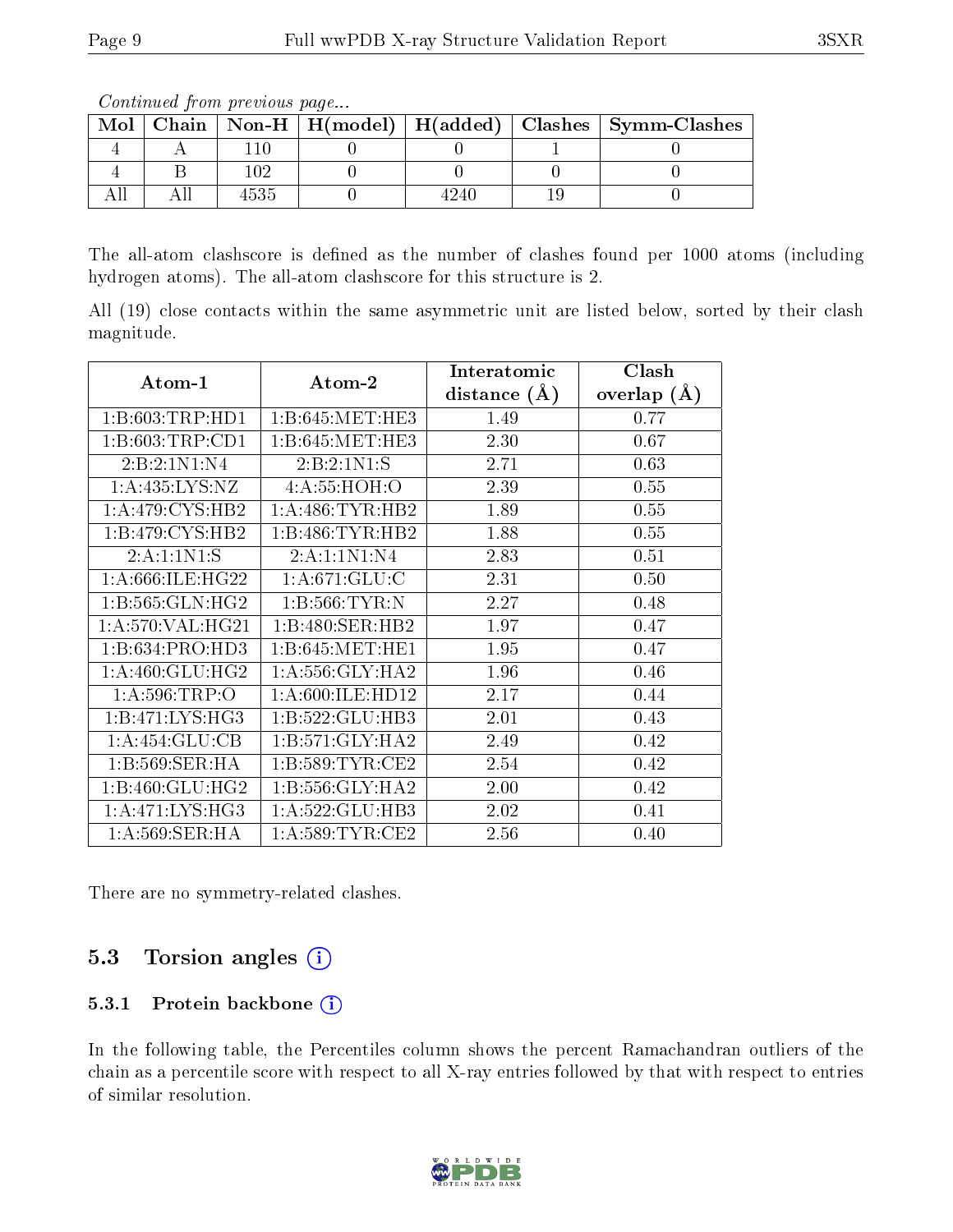| Mol | Chain | Analysed                      | Favoured        |           | Allowed   Outliers | Percentiles |  |
|-----|-------|-------------------------------|-----------------|-----------|--------------------|-------------|--|
|     |       | $256/268$ (96\%)   247 (96\%) |                 | $8(3\%)$  | $1(0\%)$           | 34<br>48    |  |
|     |       | $254/268$ (95\%)   246 (97\%) |                 | 6 $(2\%)$ | $2(1\%)$           | 29<br>19    |  |
| All | All   | 510/536(95%)                  | $\pm 493$ (97%) | $14(3\%)$ | $3(1\%)$           | 25<br>36    |  |

The Analysed column shows the number of residues for which the backbone conformation was analysed, and the total number of residues.

All (3) Ramachandran outliers are listed below:

| Mol | Chain | $\operatorname{Res}% \left( \mathcal{N}\right) \equiv\operatorname{Res}(\mathcal{N}_{0})\cap\mathcal{N}_{1}$ | Type       |
|-----|-------|--------------------------------------------------------------------------------------------------------------|------------|
|     |       | 614                                                                                                          | ASP        |
|     |       | 670                                                                                                          | $\rm{ARG}$ |
|     |       | 670                                                                                                          | $\rm{ARG}$ |

#### 5.3.2 Protein sidechains  $(i)$

In the following table, the Percentiles column shows the percent sidechain outliers of the chain as a percentile score with respect to all X-ray entries followed by that with respect to entries of similar resolution.

The Analysed column shows the number of residues for which the sidechain conformation was analysed, and the total number of residues.

| Mol | $\mid$ Chain | Analysed         |             |           | Rotameric   Outliers   Percentiles |  |  |
|-----|--------------|------------------|-------------|-----------|------------------------------------|--|--|
|     |              | $237/243(98\%)$  | 226(95%)    | 11(5%)    | $27$   <br> 43                     |  |  |
|     |              | 236/243(97%)     | 229 $(97%)$ | 7(3%)     | 61<br>41                           |  |  |
| All | All          | $473/486$ (97\%) | $455(96\%)$ | 18 $(4%)$ | 33 <br>-51                         |  |  |

All (18) residues with a non-rotameric sidechain are listed below:

| Mol | Chain | Res | <b>Type</b> |
|-----|-------|-----|-------------|
| 1   | А     | 409 | HIS         |
| 1   | A     | 448 | <b>LYS</b>  |
| 1   | A     | 501 | LEU         |
| 1   | A     | 561 | VAL         |
| 1   | A     | 576 | VAL         |
| 1   | A     | 594 | <b>ASP</b>  |
| 1   | A     | 615 | LEU         |
| 1   | А     | 639 | ASP         |
| 1   | А     | 640 | $\rm THR$   |
|     |       | 643 | GLN         |

Continued on next page...

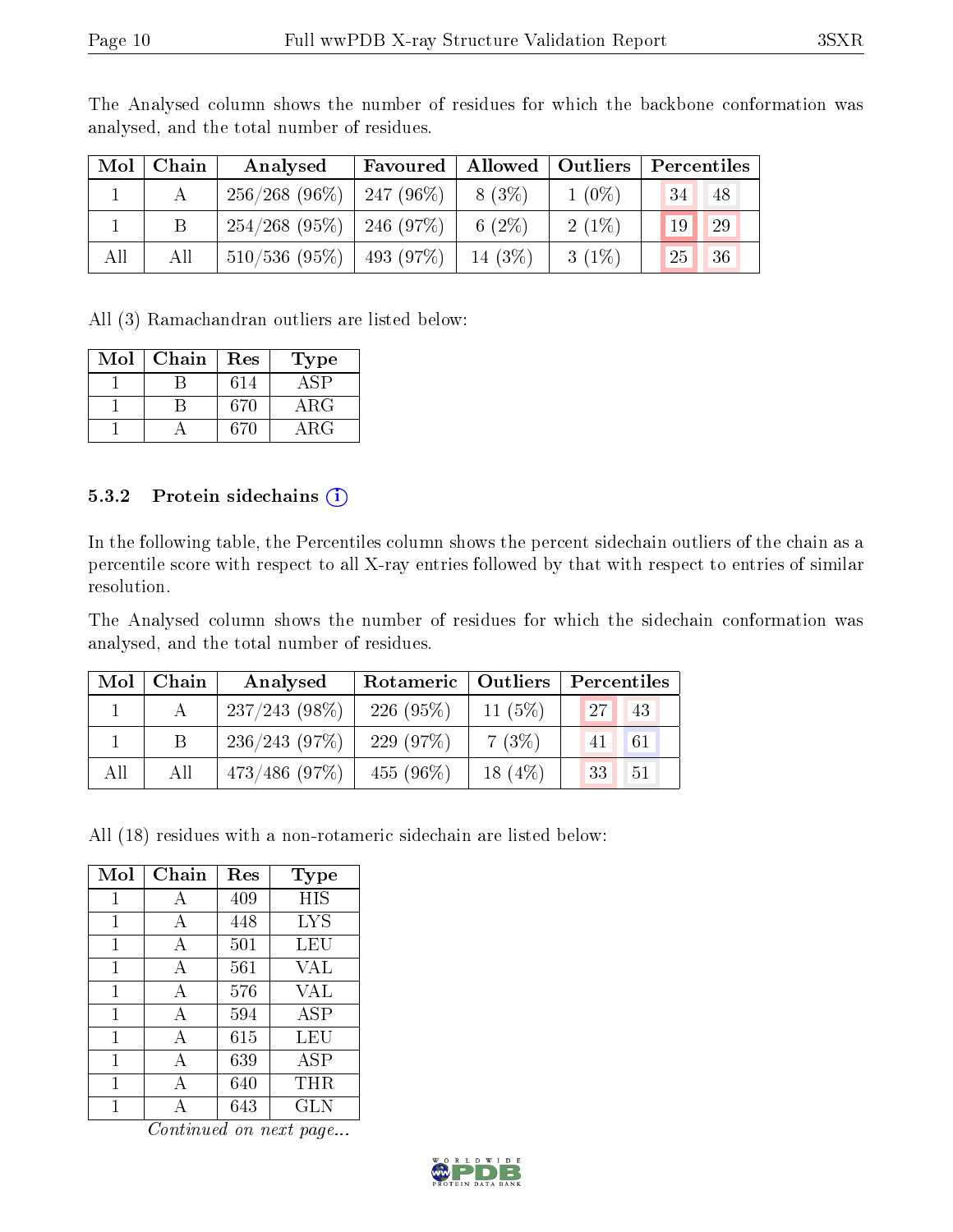|     |       |     | o o neenewow grone process worpwgorn. |
|-----|-------|-----|---------------------------------------|
| Mol | Chain | Res | <b>Type</b>                           |
|     | А     | 669 | <b>LEU</b>                            |
|     | В     | 409 | HIS                                   |
|     | В     | 448 | <b>LYS</b>                            |
|     | В     | 481 | <b>LYS</b>                            |
|     | В     | 501 | LEU                                   |
|     | В     | 562 | LEU                                   |
|     | В     | 635 | <b>HIS</b>                            |
|     |       | 670 | $\rm{ARG}$                            |

Continued from previous page...

Some sidechains can be flipped to improve hydrogen bonding and reduce clashes. There are no such sidechains identified.

#### $5.3.3$  RNA  $(i)$

There are no RNA molecules in this entry.

### 5.4 Non-standard residues in protein, DNA, RNA chains (i)

There are no non-standard protein/DNA/RNA residues in this entry.

#### 5.5 Carbohydrates (i)

There are no monosaccharides in this entry.

### 5.6 Ligand geometry  $(i)$

5 ligands are modelled in this entry.

In the following table, the Counts columns list the number of bonds (or angles) for which Mogul statistics could be retrieved, the number of bonds (or angles) that are observed in the model and the number of bonds (or angles) that are dened in the Chemical Component Dictionary. The Link column lists molecule types, if any, to which the group is linked. The Z score for a bond length (or angle) is the number of standard deviations the observed value is removed from the expected value. A bond length (or angle) with  $|Z| > 2$  is considered an outlier worth inspection. RMSZ is the root-mean-square of all Z scores of the bond lengths (or angles).

| Mol |                 | Res<br>  Chain |     | Link            | Bond lengths |      |             | Bond angles |      |             |
|-----|-----------------|----------------|-----|-----------------|--------------|------|-------------|-------------|------|-------------|
|     | Type            |                |     |                 | Counts       | RMSZ | # $ Z  > 2$ | Counts      | RMSZ | # $ Z  > 2$ |
|     | $1\mathrm{N1}$  |                |     | $\sim$          | 32,36,36     | 0.45 |             | 40,50,50    | 0.62 | $(2\%)$     |
|     | SO <sub>4</sub> |                | 676 | $\qquad \qquad$ | 4,4,4        | 0.54 |             | 6,6,6       | 0.21 |             |

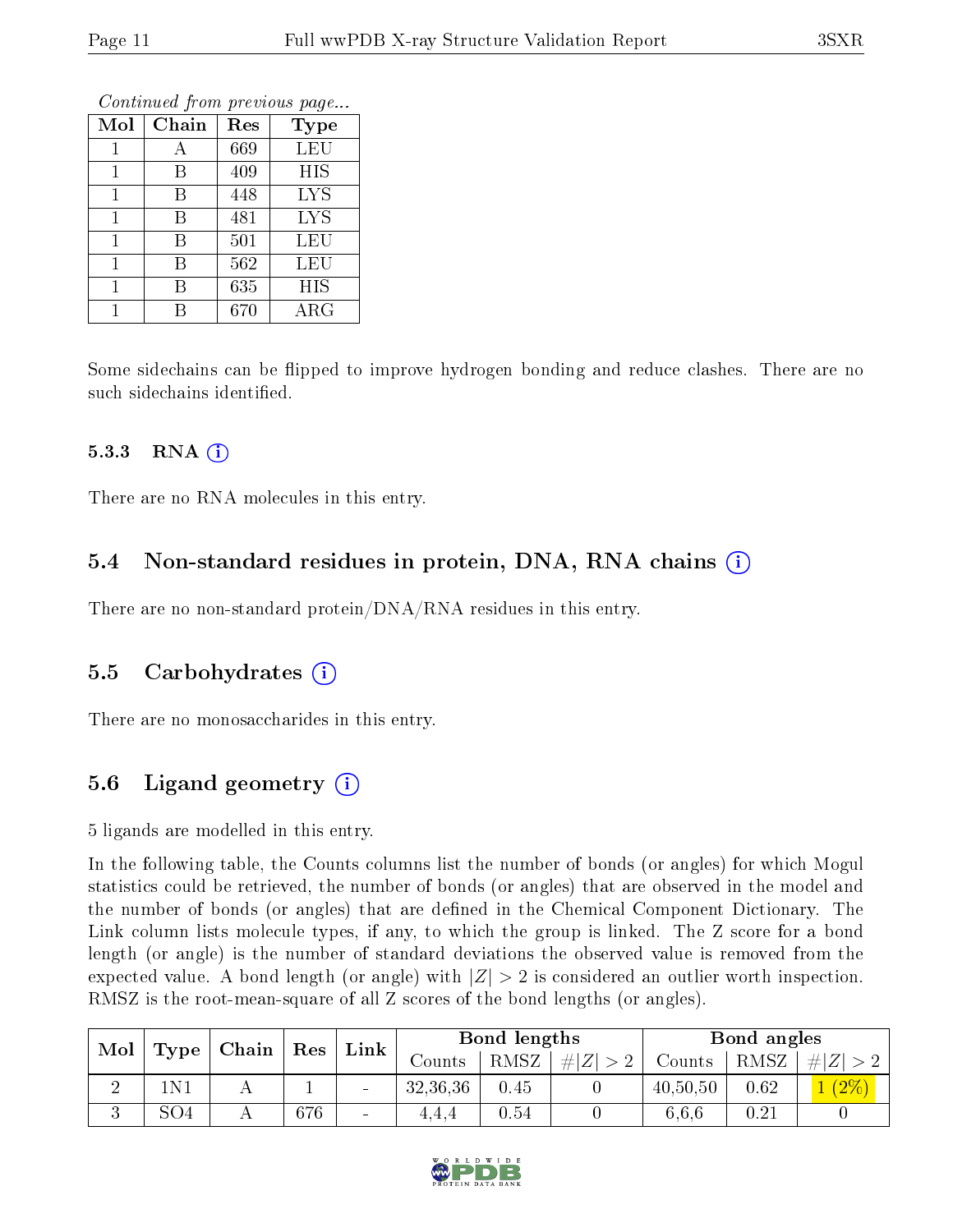| Mol                 |                 | Chain | ${\mathop{\mathrm{Res}}\nolimits}$ |                          | Bond lengths<br>Link |      |                  |          | Bond angles |         |
|---------------------|-----------------|-------|------------------------------------|--------------------------|----------------------|------|------------------|----------|-------------|---------|
|                     | Type            |       |                                    |                          | Counts               | RMSZ | # Z <br>$\sim$ 2 | Counts   | RMSZ        | #<br> Z |
| $\Omega$<br>$\cdot$ | SO <sub>4</sub> |       | $\Omega$                           | $\sim$                   | 4.4.4                | 0.38 |                  | 6.6.6    | 0.17        |         |
| $\Omega$<br>۰.)     | SO <sub>4</sub> |       | 676                                | $\overline{\phantom{a}}$ | 4.4.4                | 0.24 |                  | 6.6.6    | 0.48        |         |
|                     | $'$ N1          |       |                                    |                          | 32,36,36             | 0.42 |                  | 40,50,50 | 0.64        | $(2\%)$ |

In the following table, the Chirals column lists the number of chiral outliers, the number of chiral centers analysed, the number of these observed in the model and the number defined in the Chemical Component Dictionary. Similar counts are reported in the Torsion and Rings columns. '-' means no outliers of that kind were identified.

| Mol | Type  | $\vert$ Chain $\vert$ |                          | Res   Link   Chirals | <b>Torsions</b>                                                                    | Rings |
|-----|-------|-----------------------|--------------------------|----------------------|------------------------------------------------------------------------------------|-------|
|     |       |                       | $\sim$                   |                      | $1/13/29/29$   $0/4/4/4$                                                           |       |
|     | 1 N I |                       | $\overline{\phantom{a}}$ |                      | $\left[ \frac{2}{13}/\frac{29}{29} \right] \left[ \frac{0}{4}/\frac{4}{4} \right]$ |       |

There are no bond length outliers.

All (2) bond angle outliers are listed below:

| Mol | Chain | Res | Type | Atoms      |      | Observed $(°)$ | Ideal $(°)$ |
|-----|-------|-----|------|------------|------|----------------|-------------|
|     |       |     |      | $C2-C1-N1$ | 2.48 | 114.08         | 109.09      |
|     |       |     |      | $C2-C1-N1$ | 2.36 | 113.83         | 109.09      |

There are no chirality outliers.

All (3) torsion outliers are listed below:

| Mol | ∣ Chain | Res   Type | Atoms                                                            |
|-----|---------|------------|------------------------------------------------------------------|
|     |         | 1N1        | N <sub>6</sub> -C <sub>20</sub> -C <sub>21</sub> -O <sub>1</sub> |
|     |         | 1N1        | $C21-C20-N6-C17$                                                 |
|     |         | 1N1        | $C21-C20-N6-C18$                                                 |

There are no ring outliers.

2 monomers are involved in 2 short contacts:

|  |  | Mol   Chain   Res   Type   Clashes   Symm-Clashes |
|--|--|---------------------------------------------------|
|  |  |                                                   |
|  |  |                                                   |

The following is a two-dimensional graphical depiction of Mogul quality analysis of bond lengths, bond angles, torsion angles, and ring geometry for all instances of the Ligand of Interest. In addition, ligands with molecular weight > 250 and outliers as shown on the validation Tables will also be included. For torsion angles, if less then 5% of the Mogul distribution of torsion angles is within 10 degrees of the torsion angle in question, then that torsion angle is considered an outlier.

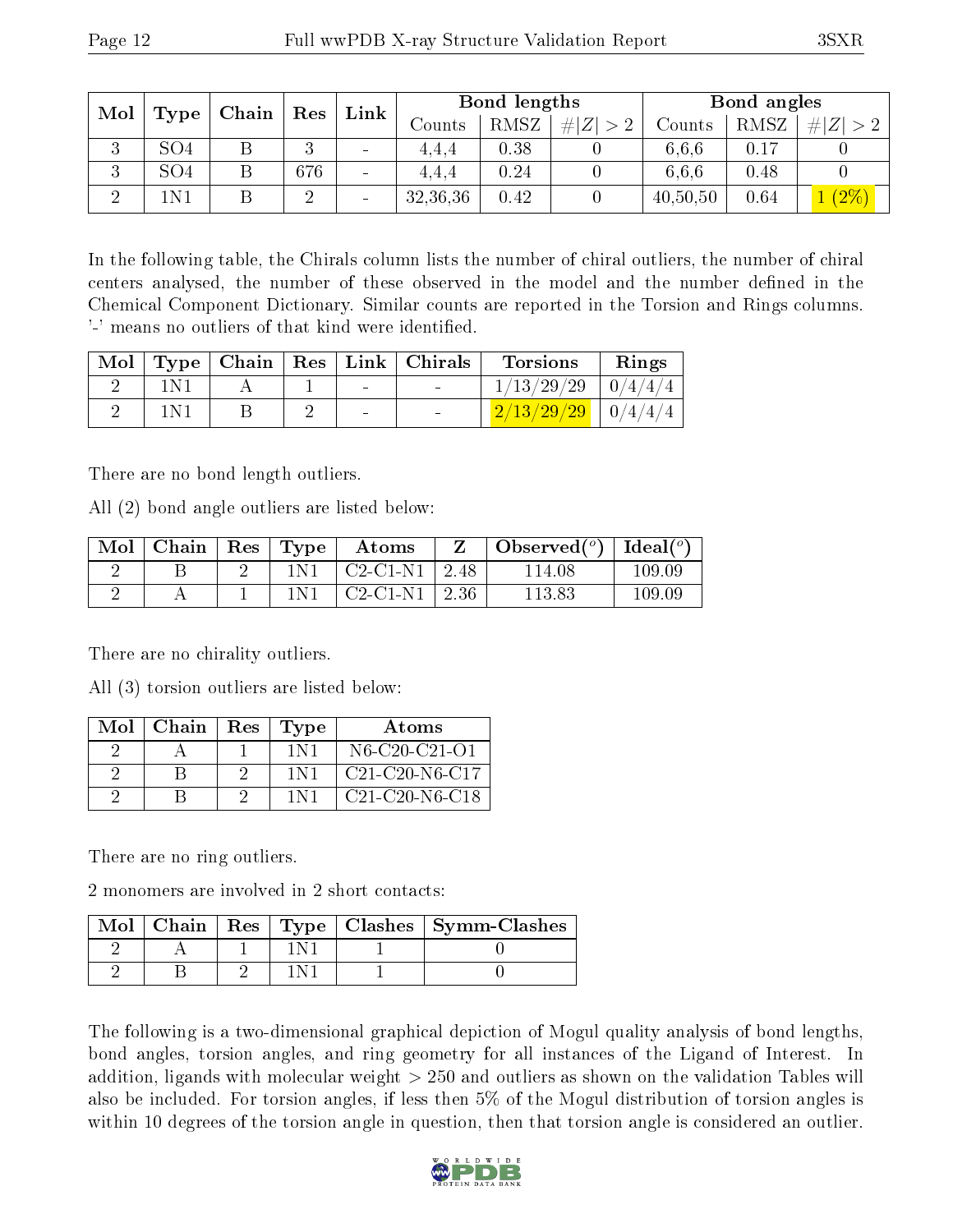Any bond that is central to one or more torsion angles identified as an outlier by Mogul will be highlighted in the graph. For rings, the root-mean-square deviation (RMSD) between the ring in question and similar rings identified by Mogul is calculated over all ring torsion angles. If the average RMSD is greater than 60 degrees and the minimal RMSD between the ring in question and any Mogul-identified rings is also greater than 60 degrees, then that ring is considered an outlier. The outliers are highlighted in purple. The color gray indicates Mogul did not find sufficient equivalents in the CSD to analyse the geometry.



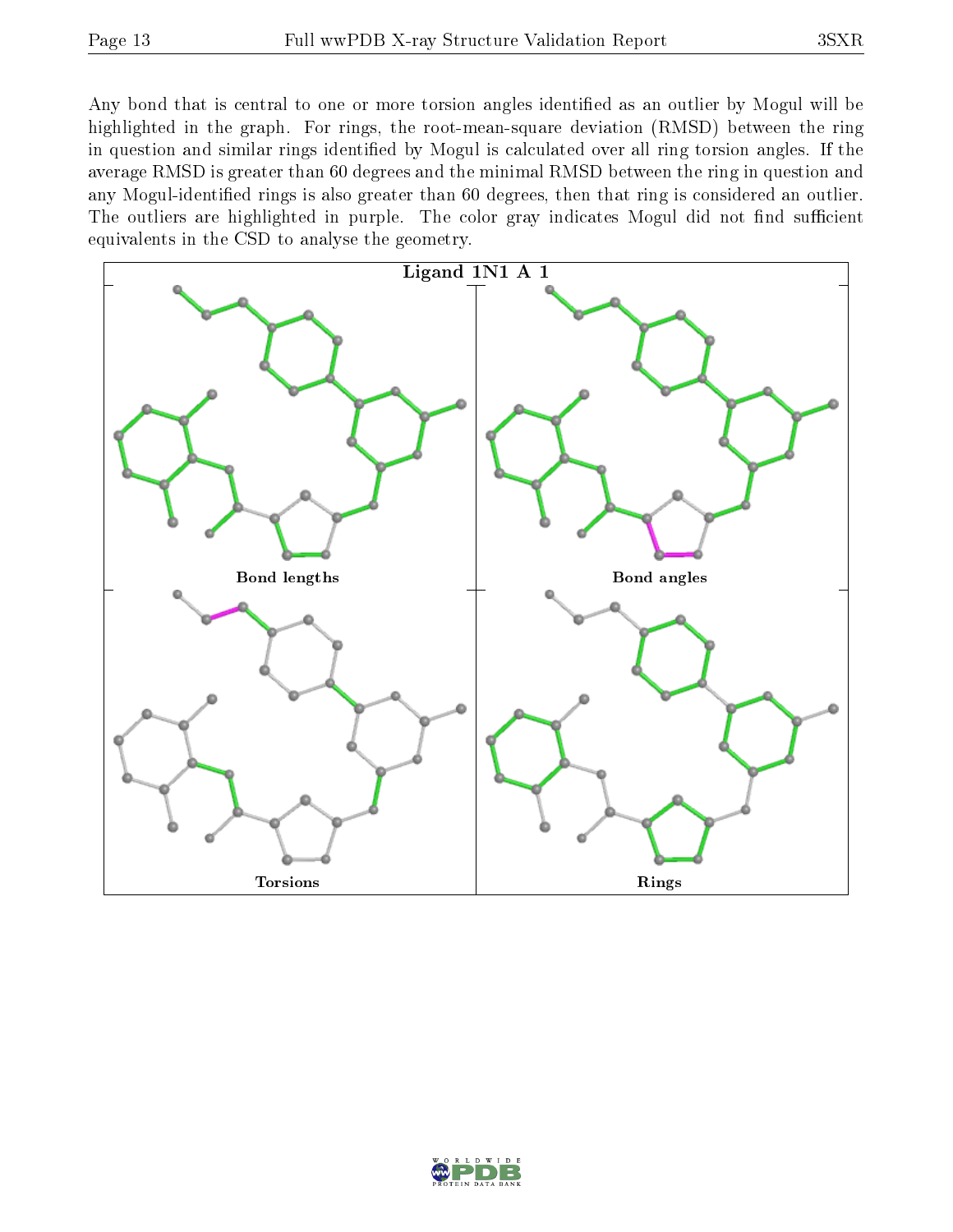

# 5.7 [O](https://www.wwpdb.org/validation/2017/XrayValidationReportHelp#nonstandard_residues_and_ligands)ther polymers (i)

There are no such residues in this entry.

### 5.8 Polymer linkage issues (i)

There are no chain breaks in this entry.

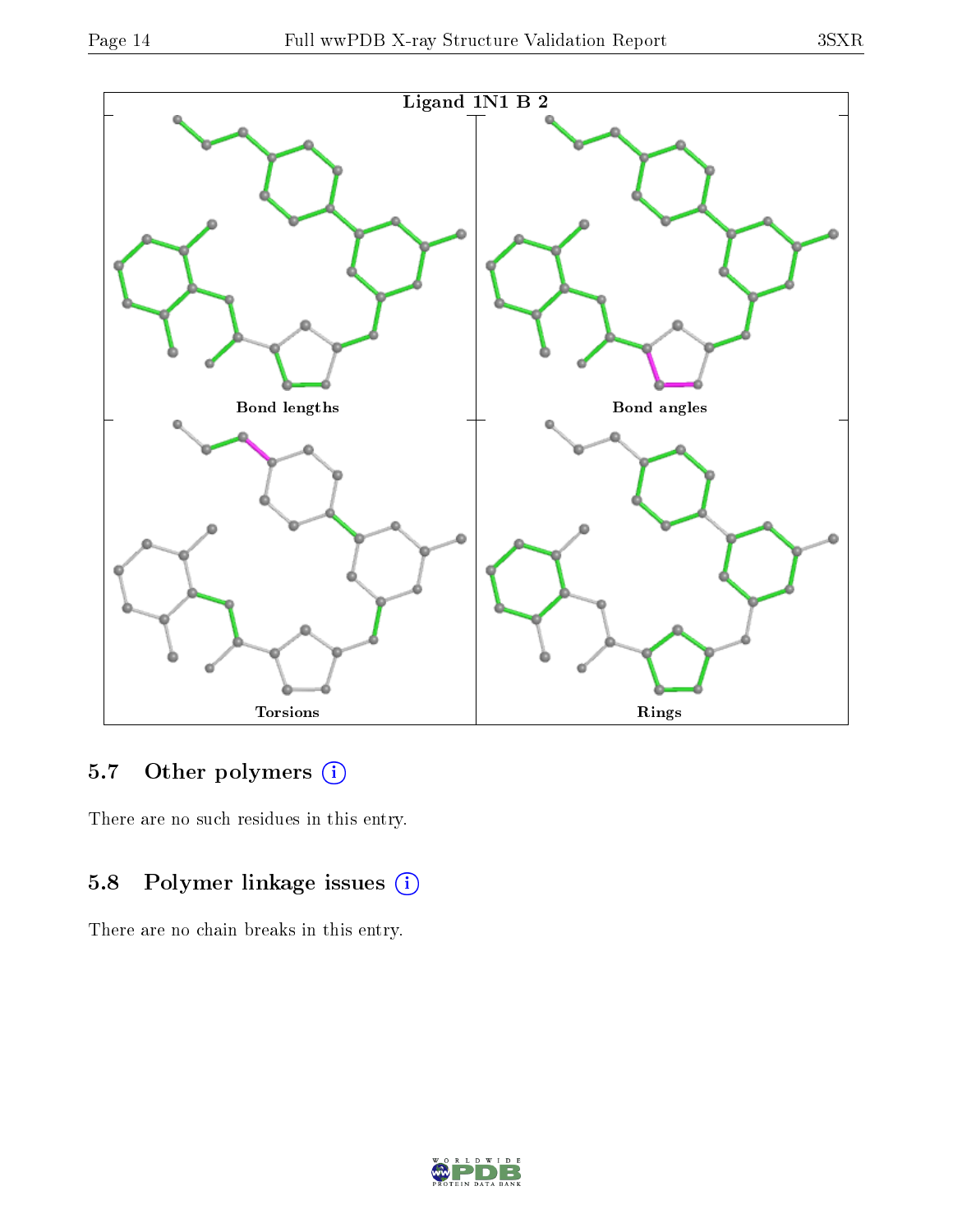# 6 Fit of model and data  $\left( \cdot \right)$

# 6.1 Protein, DNA and RNA chains (i)

In the following table, the column labelled  $#RSRZ>2'$  contains the number (and percentage) of RSRZ outliers, followed by percent RSRZ outliers for the chain as percentile scores relative to all X-ray entries and entries of similar resolution. The OWAB column contains the minimum, median,  $95<sup>th</sup>$  percentile and maximum values of the occupancy-weighted average B-factor per residue. The column labelled  $Q< 0.9$  lists the number of (and percentage) of residues with an average occupancy less than 0.9.

| Mol | Chain | Analysed         | ${ <\hspace{-1.5pt}{\mathrm{RSRZ}} \hspace{-1.5pt}>}$ | $\#\text{RSRZ}{>}2$     |    | $OWAB(A^2)$    | $\rm Q\textcolor{black}{<}0.9$ |
|-----|-------|------------------|-------------------------------------------------------|-------------------------|----|----------------|--------------------------------|
|     |       | $260/268$ (97\%) | $-0.35$                                               | 79<br>$3(1\%)$          | 77 | 16, 27, 52, 81 |                                |
|     |       | $258/268(96\%)$  | $-0.39$                                               | $5(1\%)$<br>$\sqrt{66}$ | 64 | 16, 28, 52, 72 |                                |
| All | All   | $518/536(96\%)$  | $-0.37$                                               | 73<br>$8(1\%)$          | 72 | 16, 28, 52, 81 |                                |

All (8) RSRZ outliers are listed below:

| Mol | Chain | Res | <b>Type</b> | <b>RSRZ</b> |
|-----|-------|-----|-------------|-------------|
|     |       | 615 | LEU         | 3.1         |
| 1   | В     | 408 | <b>GLY</b>  | 3.0         |
| 1   | В     | 430 | VAL         | 2.7         |
| 1   | В     | 409 | <b>HIS</b>  | 2.5         |
| 1   | В     | 671 | GLU         | 2.5         |
| 1   | А     | 408 | <b>GLY</b>  | 2.5         |
|     |       | 615 | LEU         | 2.2         |
|     |       | 671 | GLU         | 2.0         |

### 6.2 Non-standard residues in protein, DNA, RNA chains (i)

There are no non-standard protein/DNA/RNA residues in this entry.

### 6.3 Carbohydrates (i)

There are no monosaccharides in this entry.

### 6.4 Ligands  $(i)$

In the following table, the Atoms column lists the number of modelled atoms in the group and the number defined in the chemical component dictionary. The B-factors column lists the minimum,

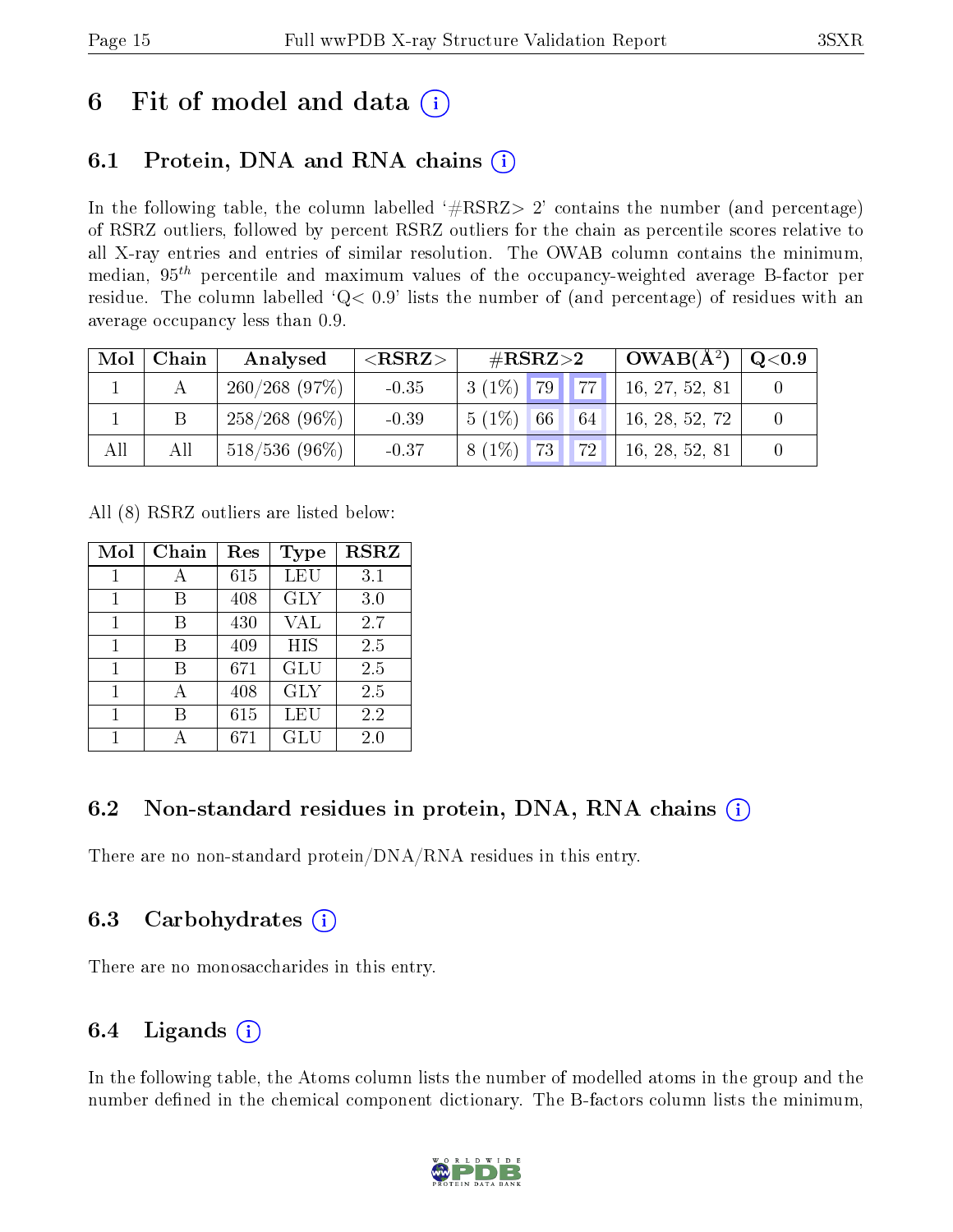|--|

| Mol | Type            | Chain | Res | Atoms | <b>RSCC</b> | $_{\rm RSR}$ | $\parallel$ $\mathbf{B}\text{-factors}(\mathbf{A}^2)$ | Q <sub>0.9</sub> |
|-----|-----------------|-------|-----|-------|-------------|--------------|-------------------------------------------------------|------------------|
|     | SO4             |       |     | 5/5   | 0.91        | 0.24         | 77,81,83,83                                           |                  |
|     | SO <sub>4</sub> |       | 676 | 5/5   | 0.91        | 0.17         | 64,68,69,73                                           |                  |
|     | 1N1             |       |     | 33/33 | 0.95        | 0.14         | 5,27,53,61                                            |                  |
|     | 1N 1            |       | 2   | 33/33 | 0.96        | 0.13         | 10,26,53,62                                           |                  |
|     | SO4             |       | 676 | 5/5   | 0.99        | 0.08         | 38,41,43,45                                           |                  |

median,  $95<sup>th</sup>$  percentile and maximum values of B factors of atoms in the group. The column labelled ' $Q< 0.9$ ' lists the number of atoms with occupancy less than 0.9.

The following is a graphical depiction of the model fit to experimental electron density of all instances of the Ligand of Interest. In addition, ligands with molecular weight  $> 250$  and outliers as shown on the geometry validation Tables will also be included. Each fit is shown from different orientation to approximate a three-dimensional view.